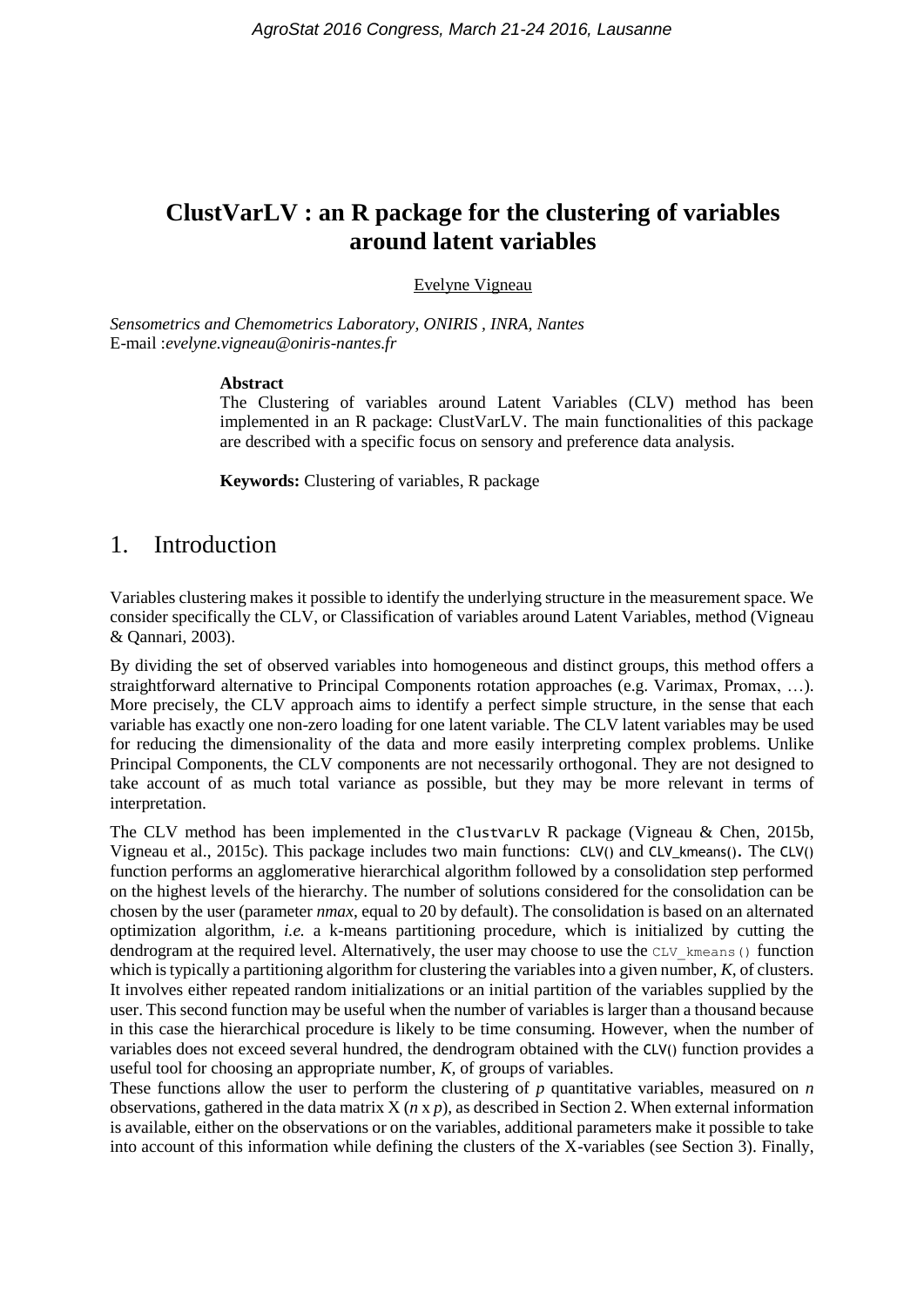Section 4 addresses the use of a specific input parameter included in the CLV\_kmeans() function. This parameter has been introduced to allow putting aside some of the variables, likely to be atypical or noise variables, in order to identify more compact and reliable groups of variables.

## 2. Clustering of variables using the ClustVarLV package

Firstly, we consider the case where only the block of the X-variables is available. In this simple situation, two objectives for the clustering of the variables may be distinguished (Figure 1):

- When the aim is to group correlated variables in the same cluster, whatever the sign of the correlation coefficient, each cluster is to be defined directionally around a new axis. In this case, the algorithm aims to maximize:

$$
T = \sum_{k=1}^{K} \sum_{j=1}^{p} \delta_{kj} cov(x_j, c_k)^2
$$
 with  $var(c_k) = 1$ 

where *K* is the number of clusters,  $x_j$  ( $j=1,..., p$ ) is the  $j^{\text{th}}$  variable to be clustered,  $c_k$  ( $k = 1,..., K$ ) is the latent variable associated with cluster  $G_k$  and  $\delta_{kj}$  reflects a crisp membership ( $\delta_{kj} = 1$  if the *j*<sup>th</sup> variable belongs to cluster  $G_k$  and  $\delta_{kj} = 0$ , otherwise).

It is noteworthy that, for a given partition of the variables, the optimum value of *T* is obtained when the latent variable  $c_k$  within each cluster is the first normalized principal component of  $\mathbf{X}_k$ , the matrix formed by the variables belonging to the  $k<sup>th</sup>$  cluster.

- When the aim is to separate variables that are highly but negatively correlated, each cluster must be defined locally around a latent variable that has the same orientation as the variables in the cluster. In this case, the criterion to be maximized is:

$$
S = \sum_{k=1}^{K} \sum_{j=1}^{p} \delta_{kj} cov(x_j, c_k) \quad \text{with } var(c_k) = 1
$$

It can easily be shown that, for a given partition of the variables, the optimum value of *S* is obtained when the latent variable  $c_k$  within each cluster is proportional to the mean of the variables of this cluster.



Figure 1: Two types of clusters in CLV. On the left side: directional groups, on the right side: local groups. Arrows indicate variables and bold arrows indicate latent components associated with the various groups

Let us consider a case study (Daillant-Spinnler *et al.*, 1996) dealing with the sensory analysis of 12 varieties of apple from South Africa and New Zealand. The apples were peeled and quartered, and then assessed according to the 43 sensory attributes. The same varieties were also assessed by a panel of 60 consumers who were asked to indicate their degree of liking (between 0-100) for each sample. This dataset is available in the ClustVarLV R package:

R> library(ClustVarLV) R> data(apples\_sh)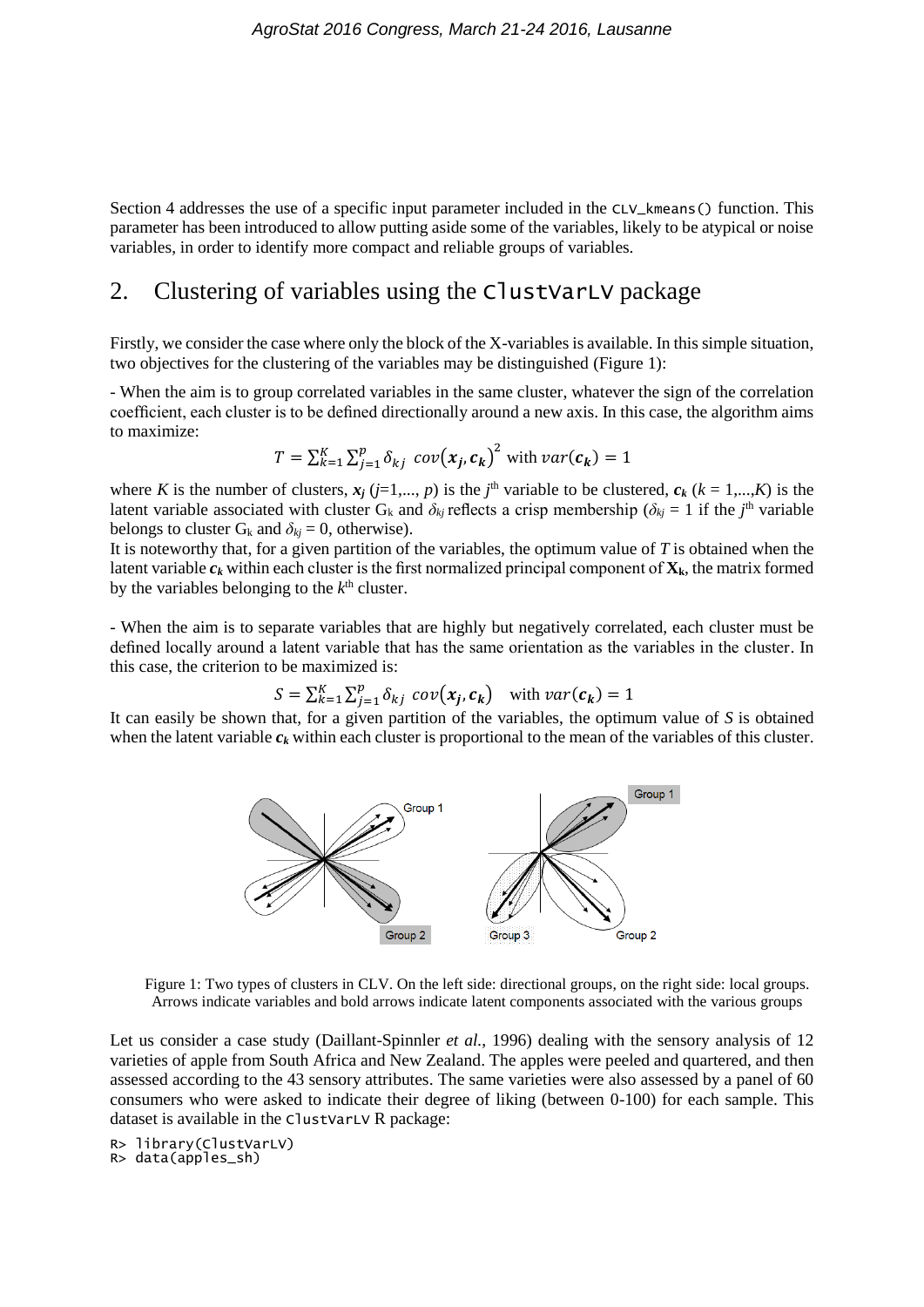For the purpose of reducing the complexity in the sensory space by identifying synthetic sensory latent variables, the clustering of the 43 sensory attributes was undertaken. As directional groups of variables were sought, the following code may be used:

```
R> resclv_senso <- CLV(X = apples_sh$senso, method = "directional", sX = TRUE)
R> plot(resclv_senso,type="dendrogram")
R> plot(resclv_senso,type="delta")
```
CLV() function performs the hierarchical clustering of the sensory attributes around directional latent variables, and uses the solutions, from  $K=2$  to  $K=20$  (the default), obtained by cutting the dendrogram in order to consolidate partitions of different sizes. The plot() function provides helpful graphical displays for the choice of the number of clusters to be retained for further investigation. Herein, four clusters were retained.

The detailed description of the groups of variables, the four latent variables and graphical displays showing the group membership of the variables on the basis of selected Principal Components, may be obtained by:

```
R> summary(resclv_senso, K = 4)
R> LVsenso<-get_comp(resclv_senso, K = 4)
R> plot_var(resclv_senso, K = 4, axeh = 1, axev = 2, label=TRUE, cex.lab=0.7)
```
If we consider now the consumers' preference data, the aim is to identify groups, or segments, of consumers with similar preferences. Since consumers with opposed directions of preference are to be separated into distinct segments, local groups are sought. Herein two segments of 42 and 18 consumers, respectively, were identified and described:

```
R> resclv_pref <- CLV(X = apples_sh$pref, method = "local", sX = FALSE)
R> plot(resclv_pref,type="dendrogram")
R> plot(resclv_pref,type="delta")
R> plot_var(resclv_pref, K = 2, axeh = 1, axev = 2)
R> data_biplot(X = apples_sh$pref,sX = FALSE, axeh = 1, axev = 2,cex.lab=0.7)
R > get\_partition(resc'iv\_pref,k=2)R > get_{conv}(resc) \vee pref, k=2)
```
## 3. Clustering of variables while taking account of external information.

The CLV criteria can easily be adapted to the case where external information is available. Suppose, for instance, that in addition to the X-variables to be clustered, the observations are described by a second block of variables, denoted **Xr** (r stands for additional information collected on the rows of the matrix **X**). In this case, each latent variable,  $c_k$  ( $k=1,\ldots,K$ ), associated to each group of variables is defined under the constraint that:

#### $c_k =$  Xr  $a_k$  with  $a'_k a_k = 1$

It can be shown (Vigneau & Qannari, 2003) that the solutions of the optimization problems are obtained when  $c_k$  is the first component of a Partial Least Squares (PLS) regression of the group matrix  $\mathbf{X}_k$  on the external matrix **Xr**, in the case of directional groups, or the first component of a PLS regression of the centroid variable  $\overline{x_k}$  on the external matrix **Xr**, in the case of local groups.

External preference mapping is a domain in which the CLV approach with additional information on the observations has successfully been applied. In addition to clustering the consumers according to the similarity of their preference scores, the aim is also to segment the consumers while explaining the preferences by means of the sensory characteristics of the products. Thus, the segmentation and the modeling of the main directions of preference may be achieved simultaneously. If we consider again the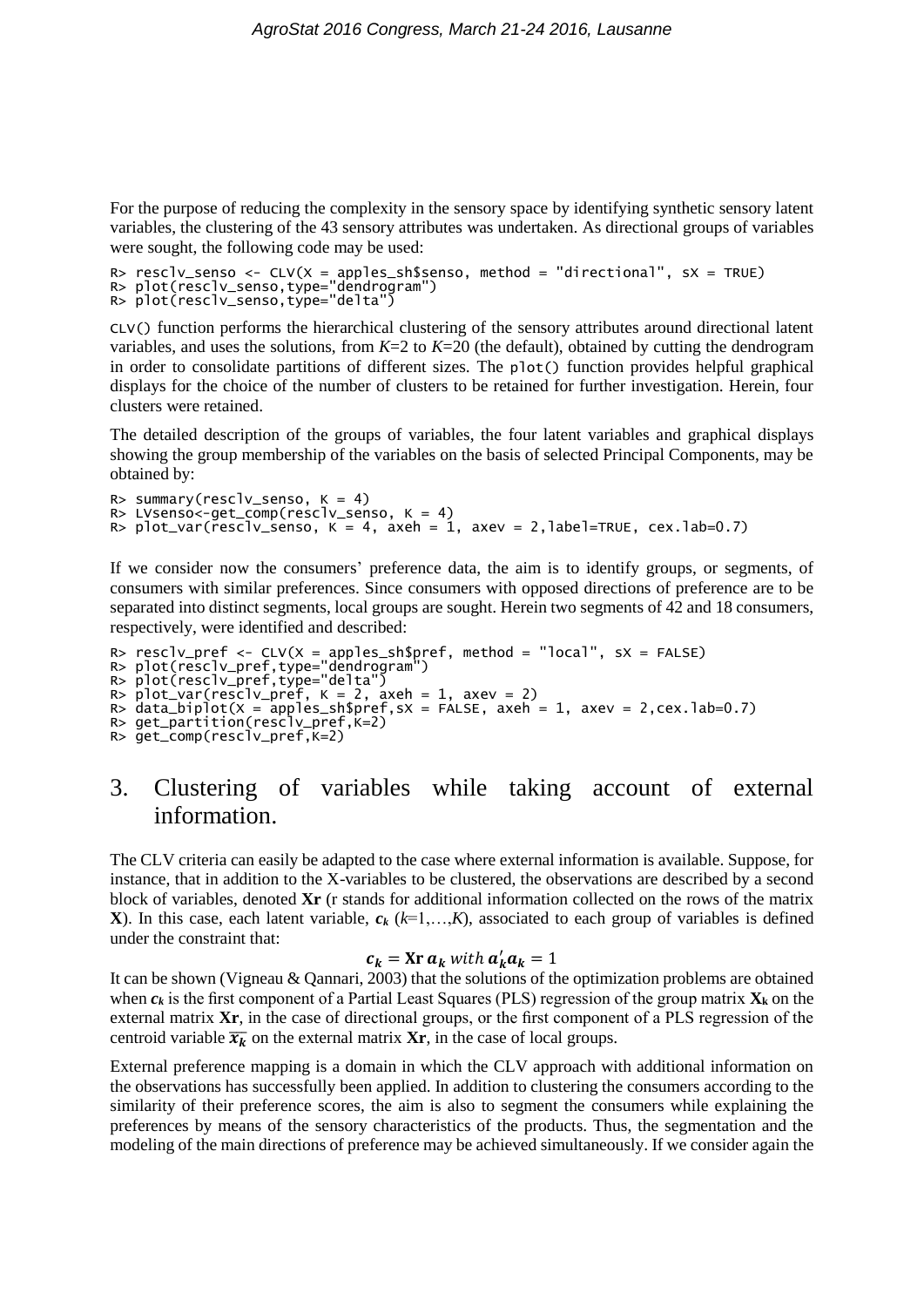'apples sh' dataset, parameter  $Xr$ , available for CLV() and CLV-kmeans() functions, can be used for taking account of the 43 sensory attributes as external block of information. Namely:

R> rescly segext<-CLV(X=apples sh\$pref, Xr=apples sh\$senso, method="local",sX=FALSE,  $sXr = TRUE$ 

Or alternatively, by taking into account the four sensory latent variables (see Section 3) and their quadratic effect:

R>resclv\_segextC <- CLV(X = apples\_sh\$pref, Xr = cbind(LVsenso,LVsenso^2), method = "local", sX = FALSE, sXr = TRUE)

The loadings of the sensory variables on the latent variable associated to the clusters of consumers can be extracted using the get\_load() function.

When additional information is available on the variables, the CLV approach has also been adapted in order to take this information into account in the clustering process. This type of additional information may be data collected by means of questionnaires when the variables to be clustered are, for instance, consumers in preference studies. In other context, this may be an external "proximity" information between the variables, such as the spectral sequence of NMR or Near-Infrared data. If we denote by **Xu**, the matrix of the additional information on the variables, the rows in **Xu** are matched with the columns of the matrix **X**. The CLV approach consists in combining, in each cluster of variables, the X- and the Xu-information. Technically, the parameter *Xu*, available for CLV() and CLV\_kmeans() functions, is to be used in order to define group latent variables that are contrained to be linear combinations of the external Xu-information.

Finally when the three data tables, X, Xr and Xu, are simultaneously available, so that the three blocks of data may be arranged in the form of an L, a specific function, named L-CLV(), has been included in the package ClustVarLV. In Vigneau *et al.* (2014), a case study illustrates this procedure for the segmentation of a panel of consumers, according to their likings (**X**), interpretable in terms of sociodemographic and behavioral parameters (given in **Xu**) and in relation with the sensory key-drivers (in **Xr**).

## 4. Clustering of variables while setting aside atypical and noise variables.

Recently, the CLV approach has also been updated in order to combine clustering of variables and the possibility to "omit" the variables which are not well associated with the highlighted group structure. Two strategies have been investigated (Vigneau & Chen, *in press*):

- The "K+1" strategy consists in introducing an additionnal group, called "noise cluster" for simplicity, for handling the atypical or noise variables. A variable  $x_i$  will be assigned to cluster  $G_k$  in which the (squared) covariance between  $x_i$  and  $c_k$  is greater than with other latent variables, except if this value is too small in comparison to the value of a pre-specified parameter,  $\rho$ . In this latter case, the variable  $x_i$  will be assigned to the "noise cluster".
- The "sparse LV" strategy consists in assigning a zero loading, *e.g.*  $u_{ik}=0$ , for the variable  $x_i$  to the latent variable  $c_k$  if the contribution of the variable  $x_i$  to  $c_k$  is small. This leads to sparse latent variables. For directional groups, the iterative soft thresholding algorithm, proposed by Shen & Huand (2008) for Sparse principal component analysis has been adapted. The thresholding procedure depends on a parameter,  $\rho$ , as for the "K+1" strategy.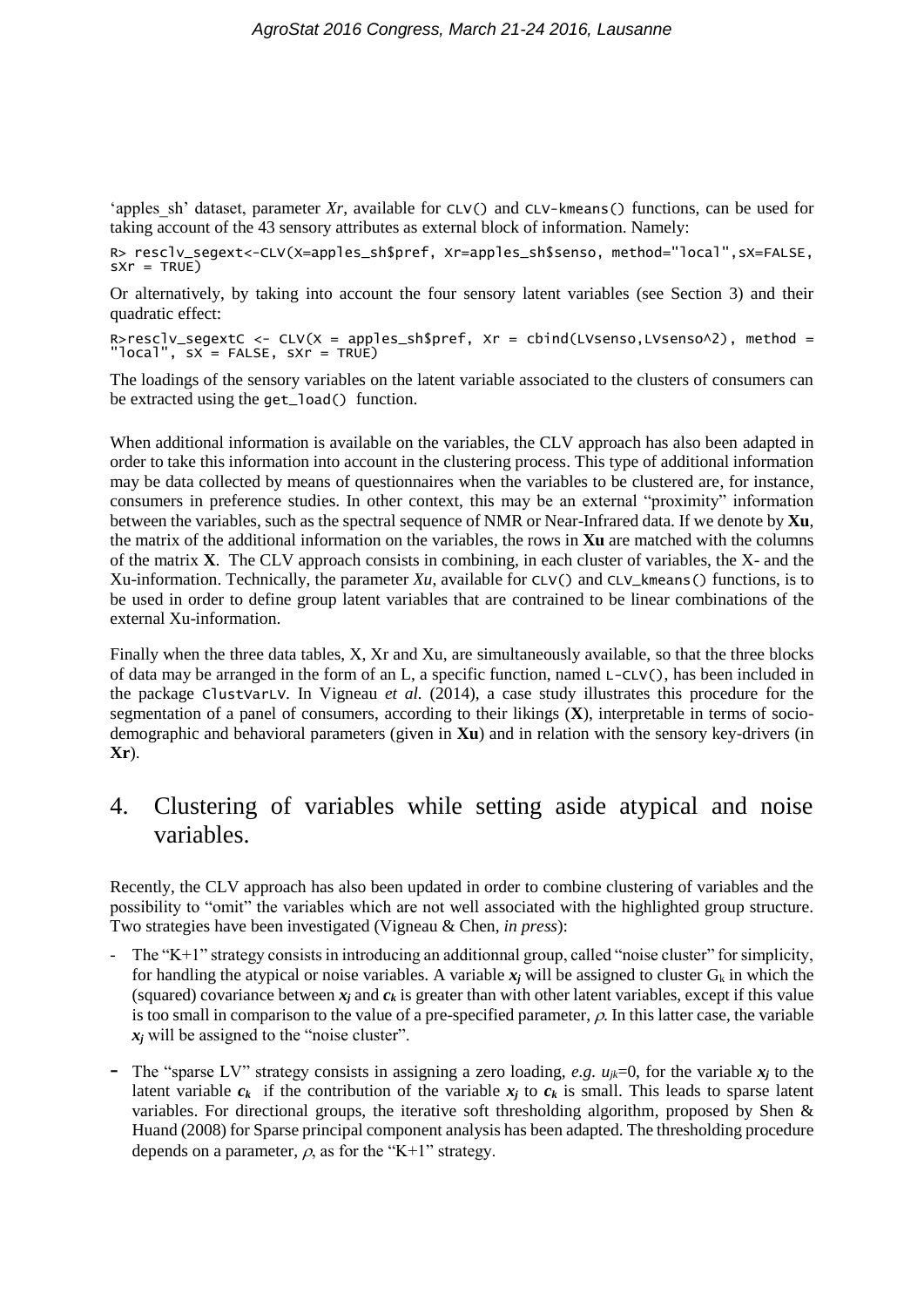The tuning parameter,  $\rho$ , is to be chosen between 0 and 1. It is analogous to a correlation coeffcient. If  $\rho$ =0, there will be no variable assigned to the « noise cluster », or, with a zero loading with respect to the latent variable in the cluster  $G_k$  in which the variable has been assigned. Contrariwise, if  $\rho$  is chosen close to 1, then the size of the "noise cluster" will be large, or, any loading within each cluster will tend to be null. A screening of a range of values, from 0 to 1 by predefined steps  $(0.1, 0.05 \text{ or } 0.01)$ , can provide a guide to the choice of a specific value for  $\rho$ .

The CLV\_kmeans() function in the ClustVarLV package makes it possible to use these "cleaning" procedures. The choice of the strategy is indicated via the "*strategy*" parameter (with values "*none*", "*kplusone*" or "*sparselv*"). The threshold of correlation parameter,  $\rho$ , is defined via the "*rho*" parameter.

Let us consider once again the consumers' preference data for the 12 varieties of apples. The clustering of the 60 consumers into  $K=2$  groups can be performed in combination with the "K+1" strategy, as follows:

R> resclvkp1\_pref <- CLV\_kmeans(X = apples\_sh\$pref, clust=2, nstart=500, method = "local", sX = TRUE, strategy="kplusone", rho=0.25)

According to the previous instruction, the k-means algorithm started from an initial partition into two clusters defined at random. However, the procedure was repeated 500 times (nstart) and the best partition (maximal value of the criterion *S*) was retained. By varying the value of the threshold  $\rho$  and by using strategy="sparselv", instead of strategy="kplusone", the number of variables (*i.e.* consumers) which were assigned to the noise cluster, or, with a zero loading, increases steadily with  $\rho$ as shown in Figure 2. This is commonly observed with preference data (Vigneau et al. 2016) for which there is no well separated clusters, but global tendencies of preference. As a rule of thumb, we may decide to set aside 10 to 20% of the consumers. In this case,  $\rho$ =0.25 should be selected.



Figure 2: Number of variables (*i.e.* consumers) in the noise cluster, or, with a zero loading, as a function of the value of  $\rho$  and the strategy used.

Figure 3: Internal preference mapping of the apples data with two groups of consumers highlighted, and some consumers set aside (gray lines).

The internal preference mapping, with the identification of the consumers in both clusters, as well as the consumers assigned to the "noise cluster" ("K+1" strategy) can be obtained by: R> plot\_var(resclvkp1\_pref, axeh = 1, axev = 2,label=FALSE, v\_symbol=TRUE)